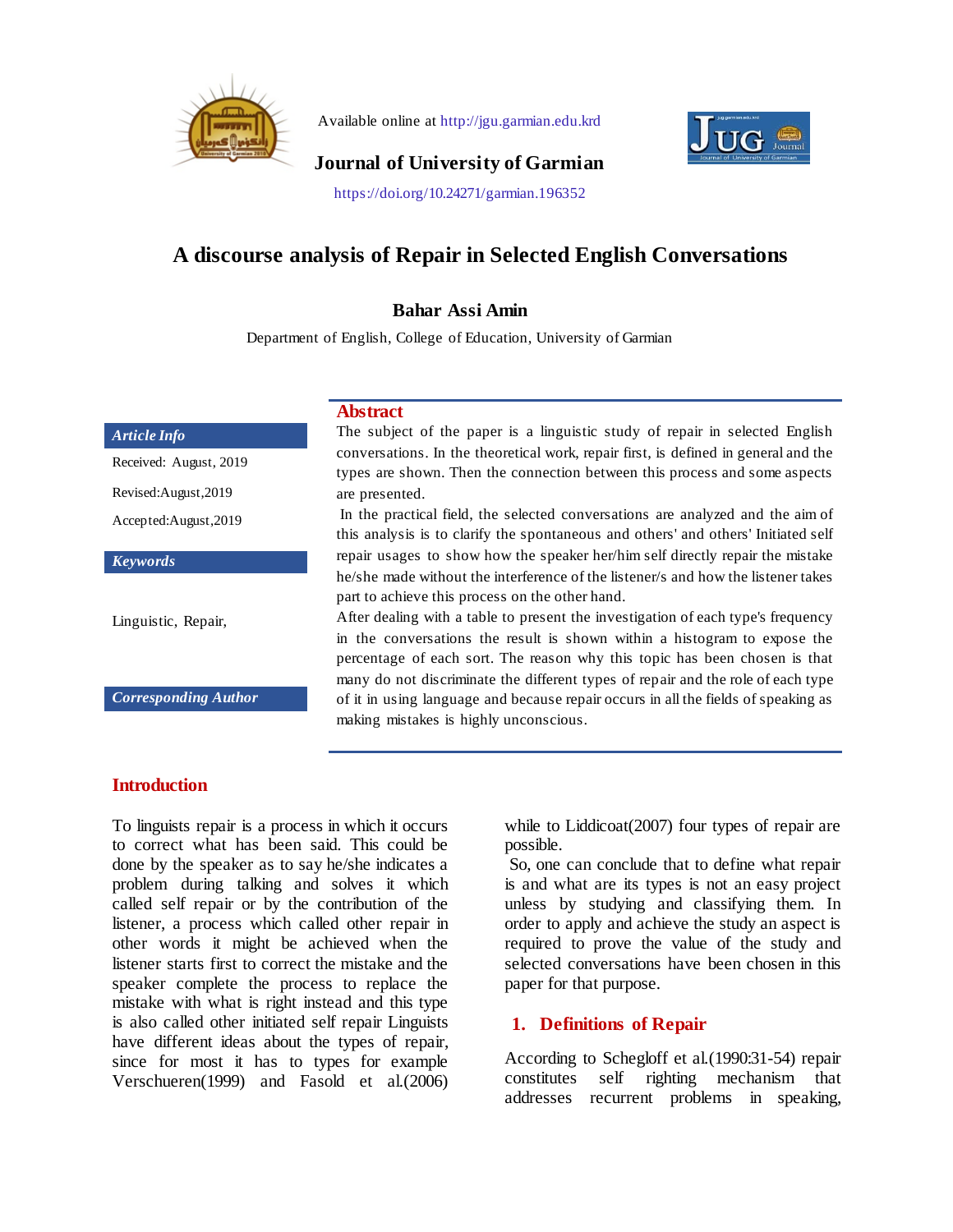hearing and understanding. The occurrence of repair in conversations in general is said to be massive as participants address the difficulties that arise in interaction in an ongoing manner. To Crystal (2003:396) repair is a term which is used in conversation and discourse analysis to mean the attempt made by participants in conversation to make a good repair. Fasold et al. (2006:179) says that repair is a situation which occurs when a speaker makes a mistake and it has two components initiation and repair each of which can be handled by the speaker who made the mistake him/herself or another participant (other). The study of repair derives from the work of schegloff, Jefferson and Sacks (1977) who investigated the way native speakers are able to sort out potential communication problems and that they describe repair in terms of the production of the trouble source, the initiation of repair and its completion Ellis (1990:71).Repair is not just an attempt to get things right but also trying to make thinks clear and explicit Gramkow (2001:87). Repairs can give additional insights into the way in which humans understand each other. Since conversations do not always run mildly because people can not express everything properly or they make mistakes or the person they are speaking to makes a mistake and these breakdowns must be repaired Aitchison (2003:110).Schegloff et al (1977:361) defines repair as dealing with recurrent problems in speaking, understanding and hearing in spite of the other linguistic problems as vocabulary, syntax, pronunciation, etc. It may also relate to acceptability problems like saying something wrong in a broad sense that is incorrect, untrue or irrelevant. To khoddamy (2015:60) repair means the way speakers or listeners of a conversation correct their mistakes or misunderstandings in a conversation. It could be done by the self and by others. It has almost happened to everyone. "Suppose we are talking when suddenly you pronounce a word in a funny or embarrassing way, or we say something and we do not mean to insult others but after a while we find out our audience are really insulted. We can correct our mistakes immediately or we can apologize to the person we have insulted after the conversation is ended. It just depends on the

speaker how to compensate for their mistakes"(ibid).

# **2. Types of Repair**

To Crystal (2003:396) there are two types of repairs ,self initiated as to say made by the speaker him/herself without the contribution of the listener like the spontaneous usage of ( I mean) . Another type is other- initiated repair that means the listener participates in repairing the mistake. Fasold et al. (2006:179) states that repair can be handled by the speaker who made the mistake him/herself or another participant (other) so he also believes in two types of repairs. Repair can be either other-repairs that a speaker corrects what another speaker has said or it might be self-repair where the speaker<br>corrects his/her mistake by him/herself corrects his/her mistake Verschueren(1999:41). Aitchison (2003:111) also believes that there are two types of repair which is other-initiated and self- initiated repair where in the first a listener smoothly asks the speaker who then repairs the utterance while in the second the speaker spontaneously recognize his/her mistake and correct it directly. So, it seems that for most of linguists repair is a process of double types. Liddicoat (2007:173) states that repair can be initiated by the speaker of the repairable (self-initiated repair) or it may be initiated by its recipient (other-initiated repair) A repair can also be made by the speaker of the repairable item (self- repair)or it may be made by the recipient of the item(other-repair) . Liddicoat believes that there are four possible types of repairs as follows:

1-Self-initiated and self repair: in which the speaker of the repairable item indicates a problem in the talk and solves it by him/herself.

2-Self-initiated other-repair: when the speaker of the repairable item indicates a problem in the talk, but the recipient solves it.

3-Other-initiated self –repair: the recipient of the repairable item indicates a problem in the talk and the speaker resolves it.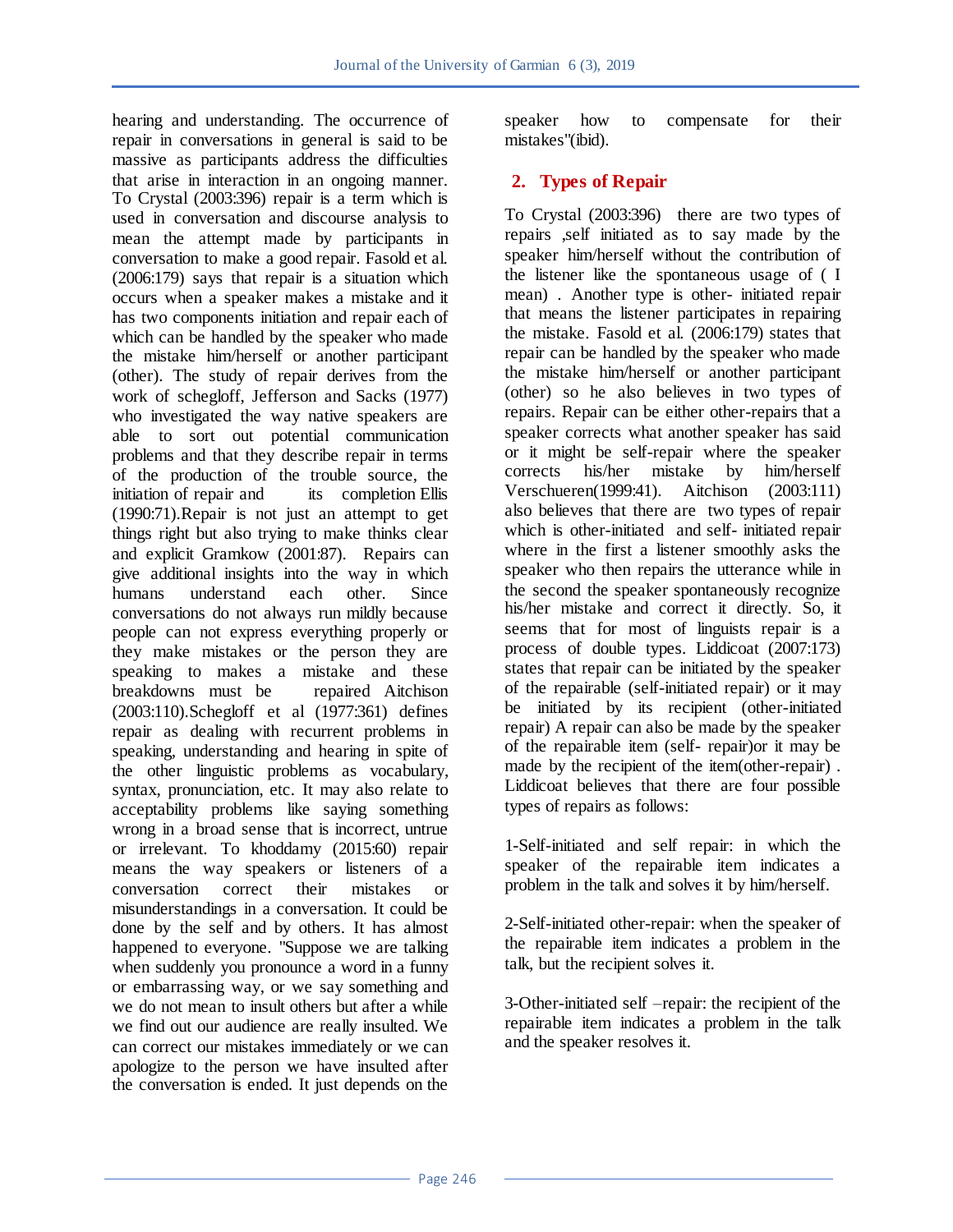4-Other initiated other-repair: the recipient of the repairable item both indicates and resolves the problem in the talk (ibid).

## **3. Organization of Repair**

The organization of a repair activity consists of two parts, of which the first one is most importantly a repair initiation, and the second is a repair outcome. The initiation marks possible disjunctions with the immediately preceding talk, and the outcome includes solutions or getting rid of the problem. Repair structures are characterized by  $(1)$  who (self or other) initiates the repair (2) who (self or other) accomplishes the repair work Schegloff et al. (1977:381).

# **4. General Examples of Repair's Types:**

1- Self-initiated and self repair tuations used in:

A-Correcting yourself

Example: I'm heading off to Sue's --- I mean Mary's house tonight.

B-you can't find the right word and you find it yourself after a small pause.

Example: I need to renew my whaaat! Whaaat! - -- My prescription today.

2-Other-initiated and self repair Situation used in:

A-Couldn't hear the speaker clearly

Example: Speaker A: I'm heading off to vacation next week.

 Speaker B: what? Speaker A: I said I'm going on vacation next week.

B-Misunderstanding

Students: we want to (unintelligible speech) the books today! Example:

Teacher: you want to count the books?

 Students: no, we want to color the books.

3. Self-initiated and other-repaired Situations used in:

A- You can't find the right word, and someone else fills it in for you

Example: Speaker A: I need more storage space on my computer, so I need to get a newumm.... B: A hard drive? Speaker Speaker A: Yeah, that's right, a hard drive. 4. Other-initiated and other-repaired Situations used in:

A- You have your facts incorrect and someone else corrected you

Example 1: Speaker A: With the 6% sales tax, that would add quite a bit to the price. Speaker B: The sales tax is actually 7%.

Example 2: Speaker A: Aren't you glad that today is payday? Speaker B: Payday is actually tomorrow.

WWW.Google.com. Tuesday, August 07, 2007.

# **5. Repair and Politeness**

Aitchison (2003:111) announces that there is a connection between repair and being polite because humans do not usually confront each other directly thus other-initiated self repair is a common type in conversations. To her the speaker repairs the original utterance after being aquired mildly by the listener. For example:

Speaker A: Adam had participated in language learning course.

Speaker B: Adam? Had he really?

Speaker A: Sorry, I don't mean Adam, I mean Allan.

So, one can note that the suggestion of this example is that human tend to be polite to one another and politeness can radically affect the structure of conversations.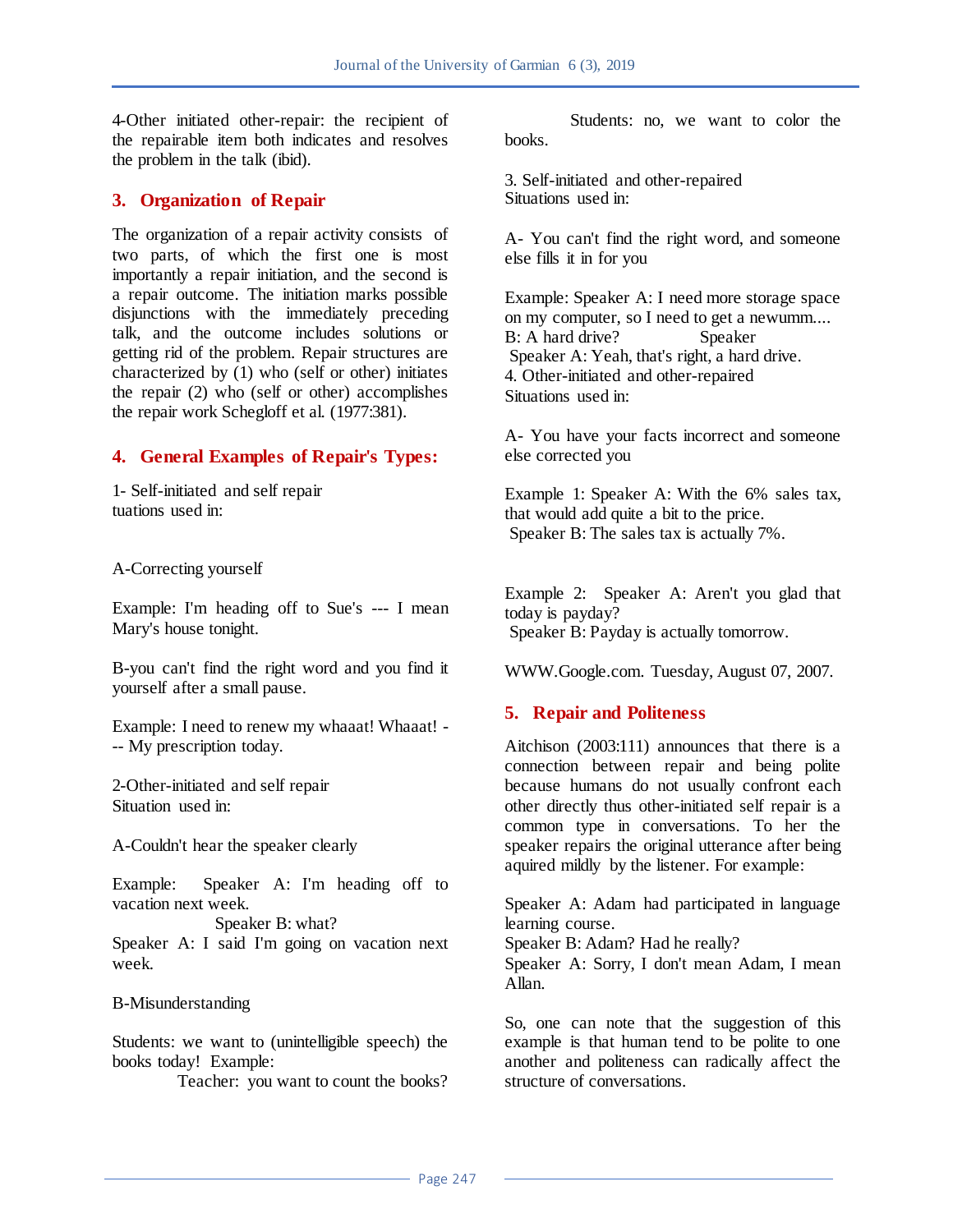## **6. Repair and age**

Anderson (2013:2) states that young children develop repair strategies as they experience communication breakdowns and it is a completion part of the language acquisition process. Repair strategies are early developing mechanism. It starts early without teaching. Relatively un sophisticated language learners are sensitive to feedback that their messages are not understood and they can adjust. So, they are able to customize themselves to be understood during conversation.

# **7. Repair and Error**

Schegloff et al. (1977:363) distinguish the use of the term "correction" from that of "repair". "Correction" is said to refer to "the replacement of an error or mistake by what is correct." However, "repairs" are not limited to errors or simple replacement. For example, repairs are often used by a speaker to address the appropriateness of an utterance rather than an error. To them, the term "repair" refers to this more general domain of occurrences.

### 8. **Repair and Understanding**

The speaker and the recipient may not agree with what the speaker has said. Repair is executed within the interaction and in real-time; it takes place in the same circumstances as the actual interaction. It helps to keep up the understanding between the participants and works as a meta-device for the actual ongoing talk. Thus, speaker and recipient have to make an effort to distinguish actual conversation from the repair in talk-in-interaction. Surprisingly, most of the time this works out quite well Kohler (2007:3).

### **9. Categories of Repair**

Davies (2015:121) says that there are two categories of repair. First, retraced false starts which occur when all or part of the original utterances repeated. Where repetition is total, the repair is repetition. When the speaker partly repeats what has been said and making some change(s) of grammar or vocabulary insertion or reformulation occurs. The second one is un retraced false starts occurs when the speaker completely abandons an utterance that is incomplete and uses a new one which is lexically and syntactically distinct.

-Retraced false starts example: Those clean / those dirty cups.

Un retraced false starts example: These/those dirty cups

### **10. Liddicoat's (2007) Model**

To this linguist there are four types of repair as illustrated in diagram (1):

| Repair                                                                                                                               |
|--------------------------------------------------------------------------------------------------------------------------------------|
| self-initiated<br>other-initiated<br>self-initiated<br>other-initiated<br>self-repair<br>self-repair<br>other-repair<br>other-repair |
|                                                                                                                                      |
|                                                                                                                                      |

Diagram (1) Liddicoat's (2007) model of Repair

### **11. The Sample of the Research**

The sample consists of (30) conversations as the table (1)

# **12. Analysis of Repair in the Selected English Conversations**

as the table (2)

### **13. Results of the Analysis**

The number of the occurrences and percentage of each type of repairs in the selected conversations are shown in the table (3):

Table (2) the number of the occurrences and percentage of types of repairs in the selected conversations.

The table above shows that the total occurrence of the types of repair is 30 times. The highest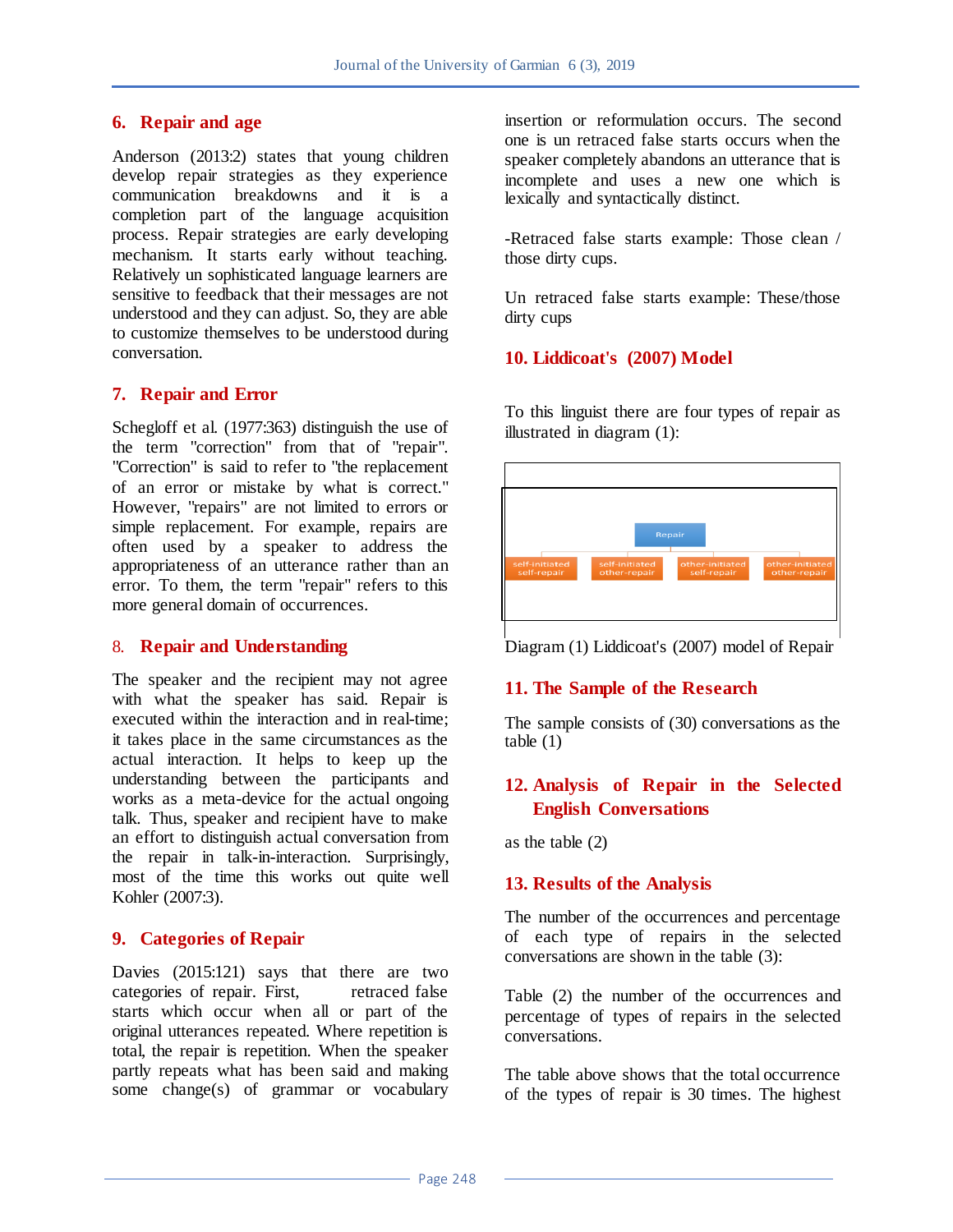frequent is other initiated-self repair which has been used 12 times and it constitutes 40%. Self initiated-self repair comes in the second degree and it has come 10 times that means 33%. Other initiated-other repair has occurred 6 times. So, it constitutes 20%.Finally

the least occurrence is for self initiated- other repair which has come just 2 times thus its percentage is 7%.

The following figure is shown to show the percentage of each type of repair in the selected conversations.

# **14. Conclusion**

Repair means how speakers or participants of a conversation correct their mistakes or misunderstandings in it. Repair could be done by the self and by others. It has nearly happened to everyone and as a particularly effective international device is used by the participants to put the interaction back on the right track.

The basic interest of this research is a field of study under the scope of

conversation analysis called, repair. Repair is a phenomenon that is interesting to be analyzed and described due to its necessity and role in the continuation of conversations. Repair is one that is still investigated by many linguists due to its importance and its types differ from a linguist to another.

# **15. References**

 - Aitchison, Jean ( 2003) Linguistics. Hachette united kingdom.

 -Allwright, Dick and Bailey, Kathleen (1991) Focus on the Language Classroom: An Introduction to Classroom Research for Language Teachers: Cambridge university.

 - Anderson, Karen L. (2013). Strategies to Assess and Improve Communication Repair Skills .Florida University Press.

 -Crystal, David (2003)5th A Dictionary of Linguistics and Phonetics . Blackwell Publishing.

 -Davies, Giles Witton (2015) The Role of Repair in Oral Fluency and Disfluency. National Taiwan University. .<br>Instructed Second Language Acquisition. Language Oxford: Blackwell Publishing.

-Falson, Ralph w. et al. (2006) An Introduction to Language and Linguistics. Cambridge University Press.

-Geluykens, Ronald (1994). The Pragmatics of Discourse Anaphora in English: Evidence from Conversational Repair. New York.

-Gramkow, Karsten (2001). The Joint Production of Conversation.

Aalborg University.

- Hutchby, Ian and Wooffitt, Robin (2008) Conversation Analysis 2nd. Cambridge University.

-Iwata, Sayaka (2011).Conversation Analysis of Theatrical Discourse.

Cambridge University.

-Jepson, Kevin (2005). Conversation and Negotiated Interaction in Text and Voice Chat Rooms. Monterey Institute of International Studies.

-Khoddamy ,Fatemeh /International Journal of Educational Investigations. www.ijeionline.com Vol.2, No.6: 58-63, (June). Turn Taking in Conversation Analysis (2015) Maybod Branch, Islamic Azad University.

-Köhler, Anke (2007) Repair in the Context of Theater Rehearsals

 A Conversation Analytic Approach. Potsdam, Germany.

-Kurhila, Salla (2006) Second Language Interaction .University of Helsinki.

-Levinson, S. C. 1983.Pragmatics. Cambridge University Press.

- Liddicoat, A.J. (2007). An Introduction to Conversation Analysis. New YYork.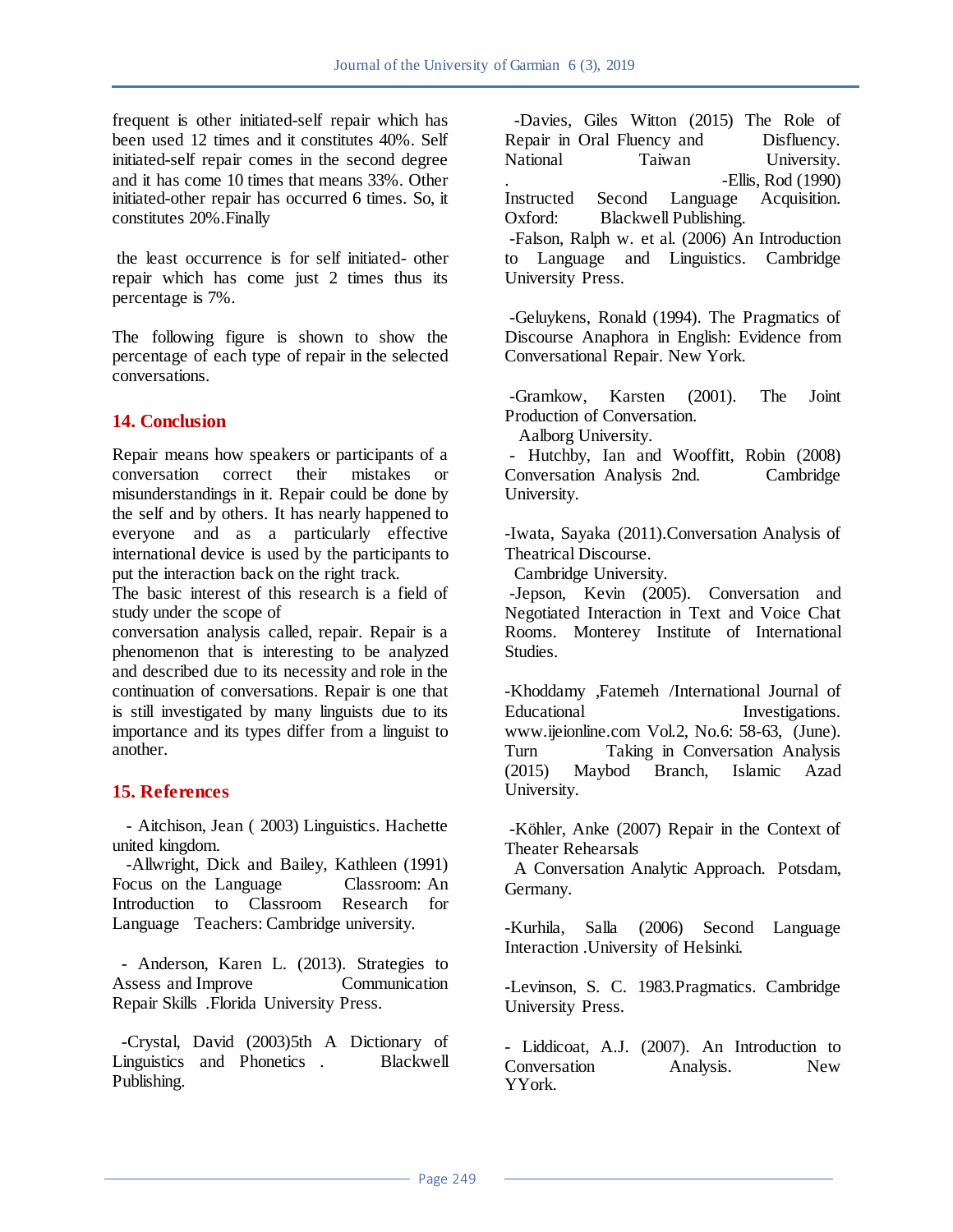-Mey, J.L. 1994. Pragmatics: An Introduction. Oxford: Blackwell.

-Schegloff, E. A. et al. (1977). The Preference for Self-Correction in the Organization of Repair in Conversation. Cambridge University Press.

-Schegloff, Emanuel (1990). Introduction and Questions for: On the Organization of Sequences as a Source of "Coherence" in Talk in Interaction. US .New Jersey. S

-Svennevig, Jan (2008) Trying the easiest solution first in Other-Initiated of Repair. University of Oslo-Norway. ity of Oo

-Verschueren, Jef (1999). Understanding Pragmatics. Oxford University Press.

- Zaferanieh, Elaheh (2012). Conversation Analysis of Online Chat. Mashhad Branch, Islamic Azad University-Iran.

 WWW.Google.com. Tuesday, August 07, 2007.

| no             | conversations                                                                                                                            | source                                                                                                                 | page | author                        |
|----------------|------------------------------------------------------------------------------------------------------------------------------------------|------------------------------------------------------------------------------------------------------------------------|------|-------------------------------|
| $\overline{1}$ | a: i am not sure whether he will come<br>tomorrow.<br>b: who is that you are talking about?                                              | the pragmatics of discourse<br>anaphora in english:<br>evidence from                                                   | 2    | geluykens,<br>ronald $(1994)$ |
| $2 -$          | a: john i mean<br>he said, he would come, john i mean                                                                                    | conversational repair<br>the pragmatics of discourse<br>anaphora in english:<br>evidence from<br>conversational repair | 4    | geluykens,<br>ronald $(1994)$ |
| $3-$           | a: she was giving me all the people<br>that were gone this year<br>b: what? this year?<br>a: this quarter i mean                         | the pragmatics of discourse<br>anaphora in english:<br>evidence from<br>conversational repair                          | 18   | geluykens,<br>ronald $(1994)$ |
| $4-$           | a: she was giving me all the people<br>that were gone this year.<br>b: this year? this quarter you mean.<br>a: yeah right                | the pragmatics of discourse<br>anaphora in english:<br>evidence from<br>conversational repair.                         | 18   | geluykens,<br>ronald $(1994)$ |
| $5-$           | 1-he, john i mean, came to visit me<br>yesterday.<br>2- he came to visit me yesterday. john<br>i mean                                    | the pragmatics of discourse<br>anaphora in english:<br>evidence from<br>conversational repair.                         | 22   | geluykens,<br>ronald(1994)    |
| $6-$           | lori: but you know single beds are<br>awfully thin to sleep on.<br>sam: what?<br>lori: single beds./they are.<br>ellen: you mean narrow? | focus on the language<br>classroom: an introduction<br>to classroom research for<br>language teachers.                 | 89   | allwright and<br>baily (1991) |
| $7-$           | lori: they are awfully narrow //yeah<br>a: so, i was trying to pick up this<br>chick when<br>b: excuse me, i didn't hear that right?     | pragmatics: an<br>introduction.                                                                                        | 227  | mey, j.l.<br>(1994)           |

# Table (1) the sample of the research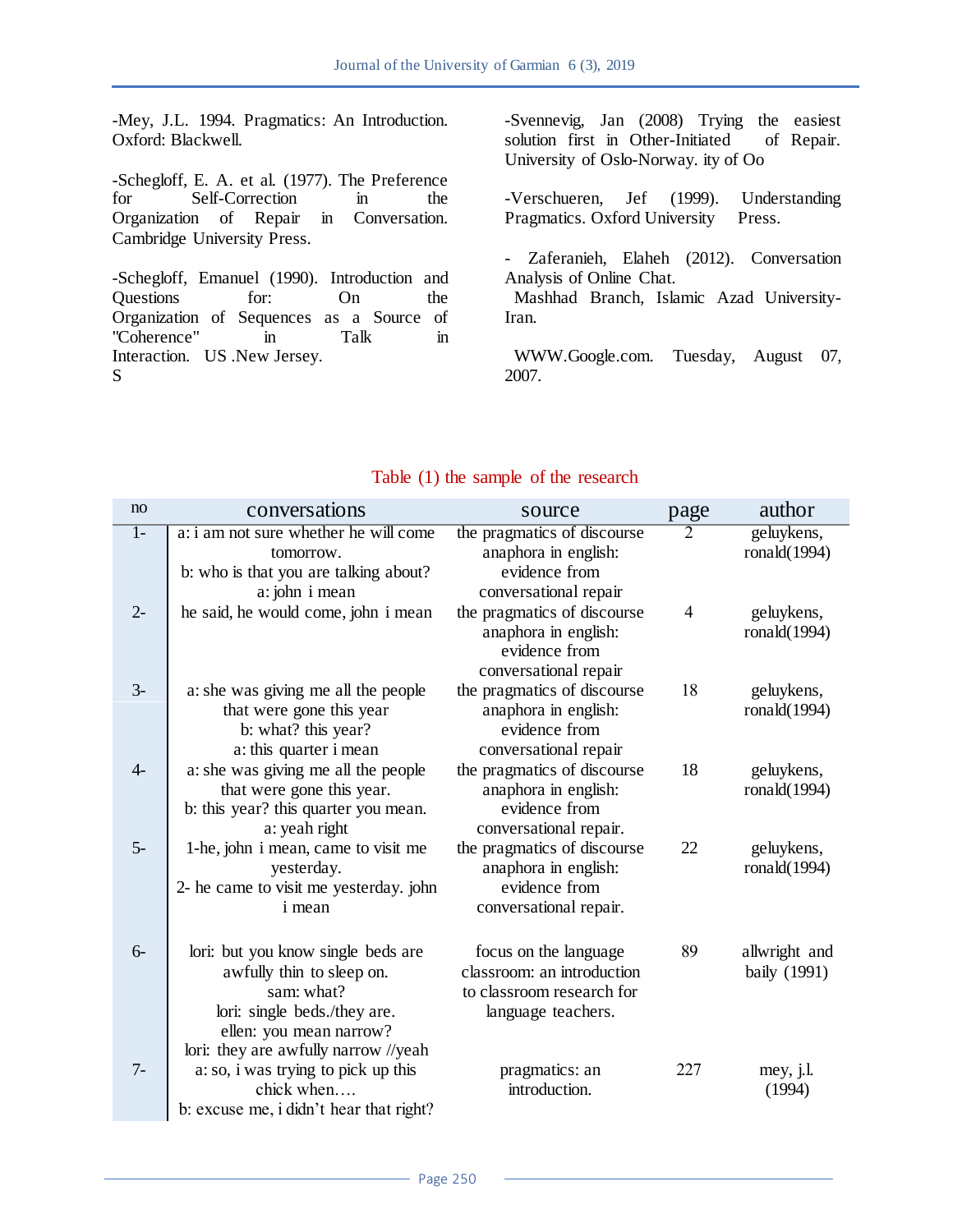| $8-$   | a: awfully sorry, i mean, woman<br>b: $pick up?$<br>a: awfully sorry, i mean meet<br>a: the first time they stopped me from<br>selling cigarettes was this morning<br>b: from <i>selling</i> cigarettes?<br>a: from buying cigarettes.  | pragmatics                                                                                     | 341 | levinson<br>(1983)               |
|--------|-----------------------------------------------------------------------------------------------------------------------------------------------------------------------------------------------------------------------------------------|------------------------------------------------------------------------------------------------|-----|----------------------------------|
| $9-$   | a : he had this uh mistuh w- whatever<br>$k - i can't think of his name,$<br>watts on, the one that wrote [that]<br>piece,                                                                                                              | an introduction to<br>conversation analysis                                                    | 180 | liddicoat<br>(2007)              |
| $10-$  | $b:$ [dan watts]<br>joy: kerry is no good. she is having a<br>fight with sally.<br>harry: you mean sarah, don't you?<br>those two are always fighting.                                                                                  | an introduction to<br>conversation analysis                                                    | 190 | liddicoat<br>(2007)              |
| $11-$  | debby: have you been to cuomo yet?<br>dan: you mean como                                                                                                                                                                                | understanding pragmatics                                                                       | 41  | verschueren,jef<br>(1999)        |
| $12 -$ | debby: have you been to cuomo yet? i<br>mean como i always confuse it<br>with that guy in new york                                                                                                                                      | understanding pragmatics                                                                       | 41  | verschueren,jef<br>(1999)        |
| $13 -$ | hanna: and he is going to make his<br>own painting.<br>bea: mm hm.<br>hanna: and-or i mean his own frame.                                                                                                                               | the preference for self $-$<br>correction in the<br>organization of repair in<br>conversation. | 366 | schegloff et al.<br>(1977)       |
| $14-$  | bea: yeah<br>a: i read an interesting story today.<br>b :uhm, what is that?<br>a: well not today may be tomorrow.                                                                                                                       | the preference for self $-$<br>correction in the<br>organization of repair in<br>conversation. | 366 | schegloff et al.<br>(1977)       |
| $15 -$ | annie: which ones of them are closed<br>and which ones are open?<br>zebrach: most of them, this, this , this<br>(pointing)<br>annie: oh i don't mean on shelters i<br>mean on roads.                                                    | the preference for self -<br>correction in the<br>organization of repair in<br>conversation.   | 366 | schegloff et al.<br>(1977)       |
| $16-$  | nan: she was giving me all the people<br>that were gone this year i mean this<br>quarter you know.<br>jan: yeah                                                                                                                         | an introduction to<br>language and<br>linguistics                                              | 179 | fasold, w. ralp<br>et al. (2006) |
| $17-$  | a: uh, helena, helena, if i go to taiwan,<br>which place can i visit taiwan helena?<br>helena: i beg your pardon me, i didn't<br>catch you<br>a: i go to taiwan, uh, uh what place<br>can i visit?<br>helena oh, you mean, sightseeing? | conversations and<br>negotiated interaction in<br>text and voice chat rooms                    | 89  | jepson,<br>kevin(2005)           |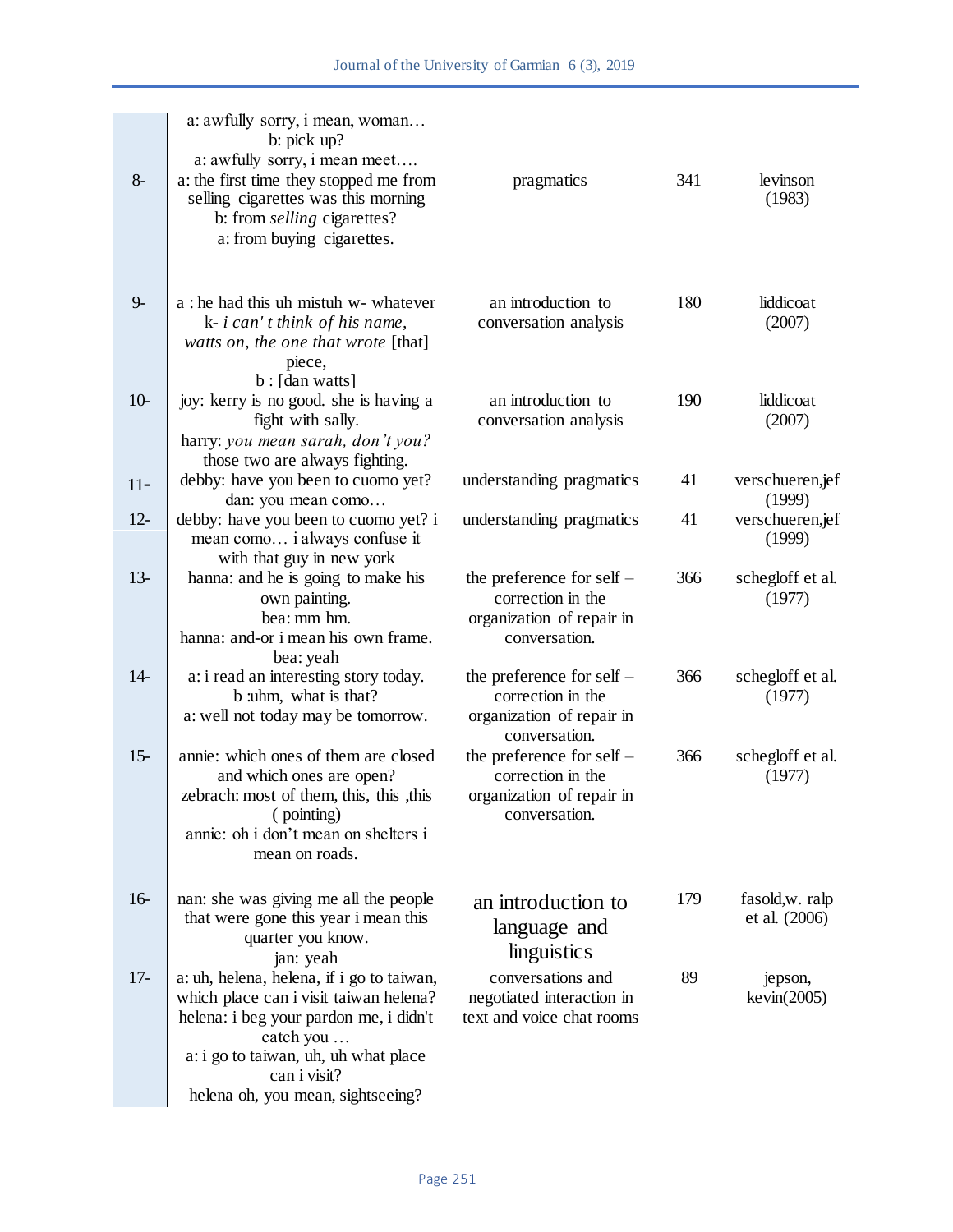|        | a: uh, what landmarks what<br>landmarks  can i visit in taiwan?                                                                                                                                                               |                                                                             |     |                                |
|--------|-------------------------------------------------------------------------------------------------------------------------------------------------------------------------------------------------------------------------------|-----------------------------------------------------------------------------|-----|--------------------------------|
| $18-$  | moo-soon i'm sorry, you are what?<br>you are /wik/?<br>junko not /wik/, but weak.                                                                                                                                             | conversations and<br>negotiated interaction in<br>text and voice chat rooms | 90  | jepson,<br>kevin(2005)         |
| $19-$  | a: e likes that waider over there.<br>b: waiter?<br>a: waitress, sorry.                                                                                                                                                       | conversation analysis                                                       | 61  | hutchby and<br>wooffitt (2008) |
| $20 -$ | a: when do you want this book<br>back?<br>b: tuesday night - i mean wednesday<br>night at the meeting.                                                                                                                        | a conversation analysis of<br>theatrical discourse                          | 125 | iwata,sayaka(2<br>011)         |
| $21 -$ | a: look, i know people like that.<br>b: like what?<br>a: people who don't trust anyone,<br>who don't care about anything,<br>they just go after money.<br>b: oh.                                                              | a conversation analysis of<br>theatrical<br>discourse                       | 125 | iwata,sayaka<br>(2011)         |
| $22 -$ | i talked to mr. weinap - what's his<br>name?<br>b: weinapple.                                                                                                                                                                 | a conversation analysis of<br>theatrical<br>discourse                       | 125 | iwata,sayaka<br>(2011)         |
| $23 -$ | a: you and i must make a pack, we<br>must bring starvation<br>b: starva: tion<br>c: starva: tion, boy it's sal/ /vation.<br>a: salvation.                                                                                     | a conversation analysis of<br>theatrical<br>discourse                       | 125 | iwata,sayaka<br>(2011)         |
| $24 -$ | she: it seems like later. i guess it's<br>because it starts getting dark so early.<br>he: it does, at that. the nights are<br>getting to be pretty long from now on.<br>i mean. i mean-well, it starts getting<br>dark early. | a conversation analysis of<br>theatrical<br>discourse                       | 146 | iwata,sayaka<br>(2011)         |
| $25 -$ | a: i am home by one ten.<br>b: one ten?                                                                                                                                                                                       | second language<br>interaction                                              | 23  | kurhila, salla<br>(2006)       |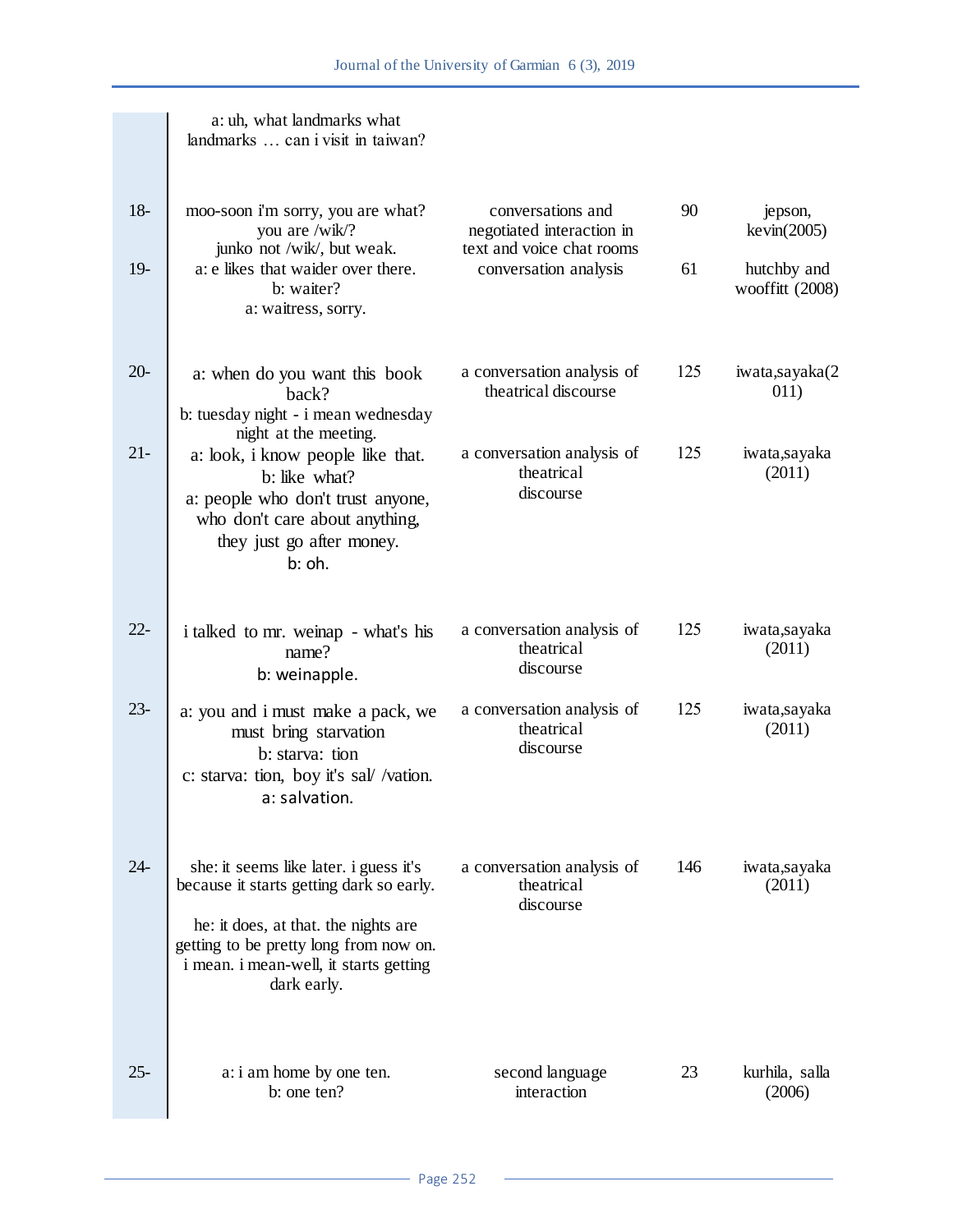|        | a: two o'clock, my class ends one ten                                                                                                                                                                   |                                                                       |     |                              |
|--------|---------------------------------------------------------------------------------------------------------------------------------------------------------------------------------------------------------|-----------------------------------------------------------------------|-----|------------------------------|
| $26 -$ | a: i need now some er card.<br>b: credit book?<br>a: yes.                                                                                                                                               | second language<br>interaction                                        | 25  | kurhila, salla<br>(2006)     |
| $27 -$ | b: baker job is that good or no?<br>a: baker job?<br>b: yeah<br>a: yeah bake bread, is that what you<br>mean?<br>b: mh: baker in: it's at hasle.                                                        | trying the easiest solution<br>first in other-initiation of<br>repair | 18  | svenning, jan<br>(2008)      |
| $28 -$ | joe: have the papers arrived yet?<br>mary: uh- no nothing's come down<br>from admin so far.<br>joe: oh no i- uh not- have the papers<br>arrived yet?<br>mary: oh you mean the newspapers?<br>joe: yeah. | an introduction to<br>conversation analysis                           | 201 | liddicoat,a.j<br>(2007)      |
| $29 -$ | his major was it, i mean information<br>technology                                                                                                                                                      | conversation analysis of<br>online chat                               | 5   | zaferanieh,<br>elaheh (2012) |
| $30-$  | a: he s psychiatrist and expert in<br>language<br>b: mean in both fields of psychology<br>and language?<br>a: exactly "<br>b: should say psycholinguist.                                                | conversation analysis of<br>online chat                               | 6   | zaferanieh,<br>elaheh (2012) |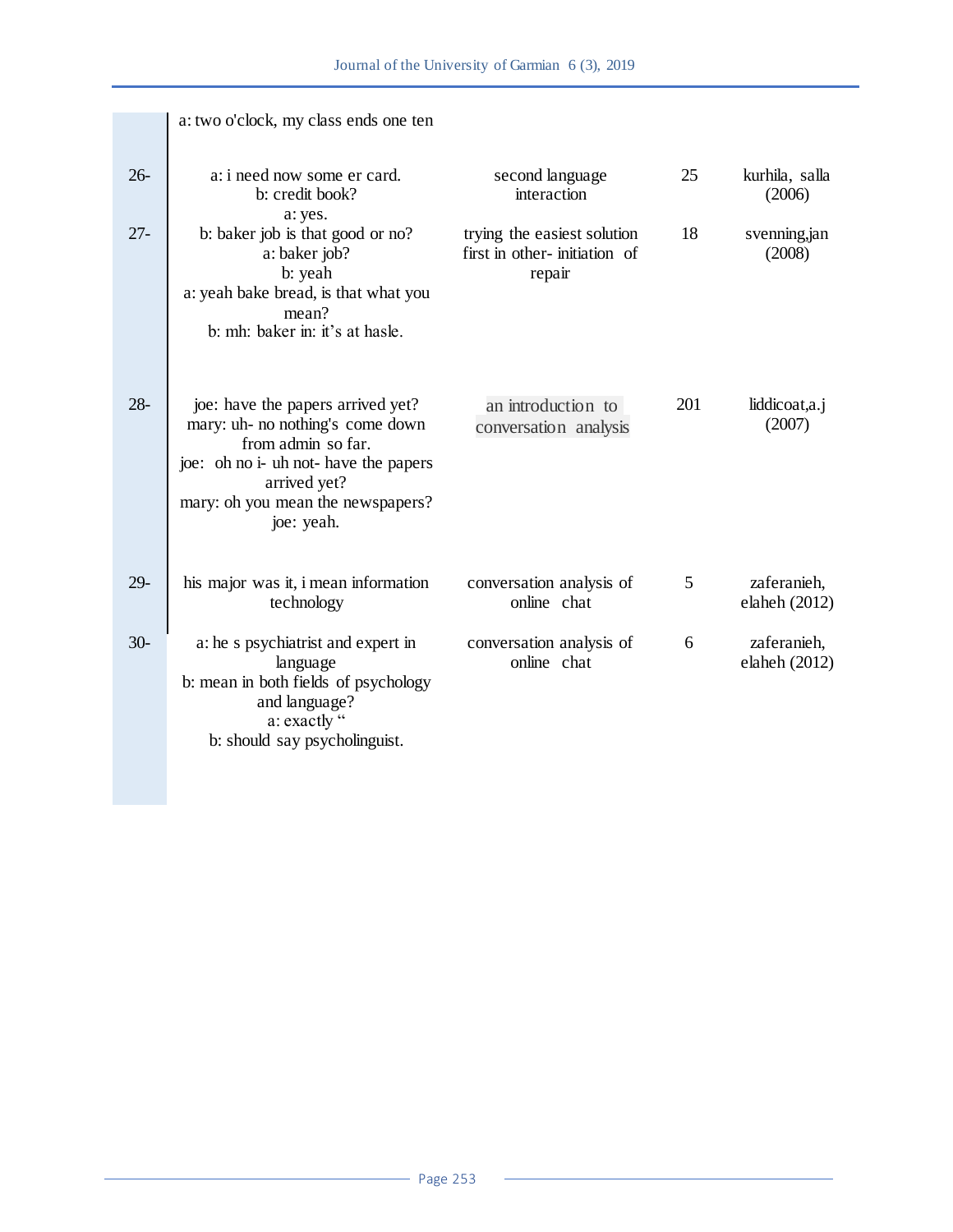| N <sub>0</sub> | <b>Conversations</b>             | Type of repair |            |                |              |
|----------------|----------------------------------|----------------|------------|----------------|--------------|
|                |                                  | Self           | Self       | Other          | Other        |
|                |                                  | initiated-     | initiated- | initiated-self | initiated-   |
|                |                                  | self repair    | other      | repair         | other repair |
|                |                                  |                | repair     |                |              |
| $1 -$          | A: i am not sure whether he will |                |            | $\sqrt{}$      |              |
|                | come tomorrow.                   |                |            |                |              |
|                | B: who is that you are talking   |                |            |                |              |
|                | about?                           |                |            |                |              |
|                | A: john i mean                   |                |            |                |              |
| $2-$           | He said, he would come, john i   | $\sqrt{}$      |            |                |              |
|                | mean                             |                |            |                |              |
| $3-$           | A: she was giving me all the     |                |            | V              |              |
|                | people that were gone this year  |                |            |                |              |
|                | B: what? This year?              |                |            |                |              |
|                | A: this quarter i mean           |                |            |                |              |
| $4-$           | a: she was giving me all the     |                |            |                | $\sqrt{}$    |
|                | people that were gone this year. |                |            |                |              |
|                | B: this year? This quarter you   |                |            |                |              |
|                | mean.                            |                |            |                |              |
|                | A: yeah right                    |                |            |                |              |
|                |                                  |                |            |                |              |
| $5-$           | 1-he, john i mean, came to visit | $\sqrt{}$      |            |                |              |
|                | me yesterday.                    |                |            |                |              |
|                | 2- he came to visit me           |                |            |                |              |
|                | yesterday. John i mean           |                |            |                |              |
|                |                                  |                |            |                |              |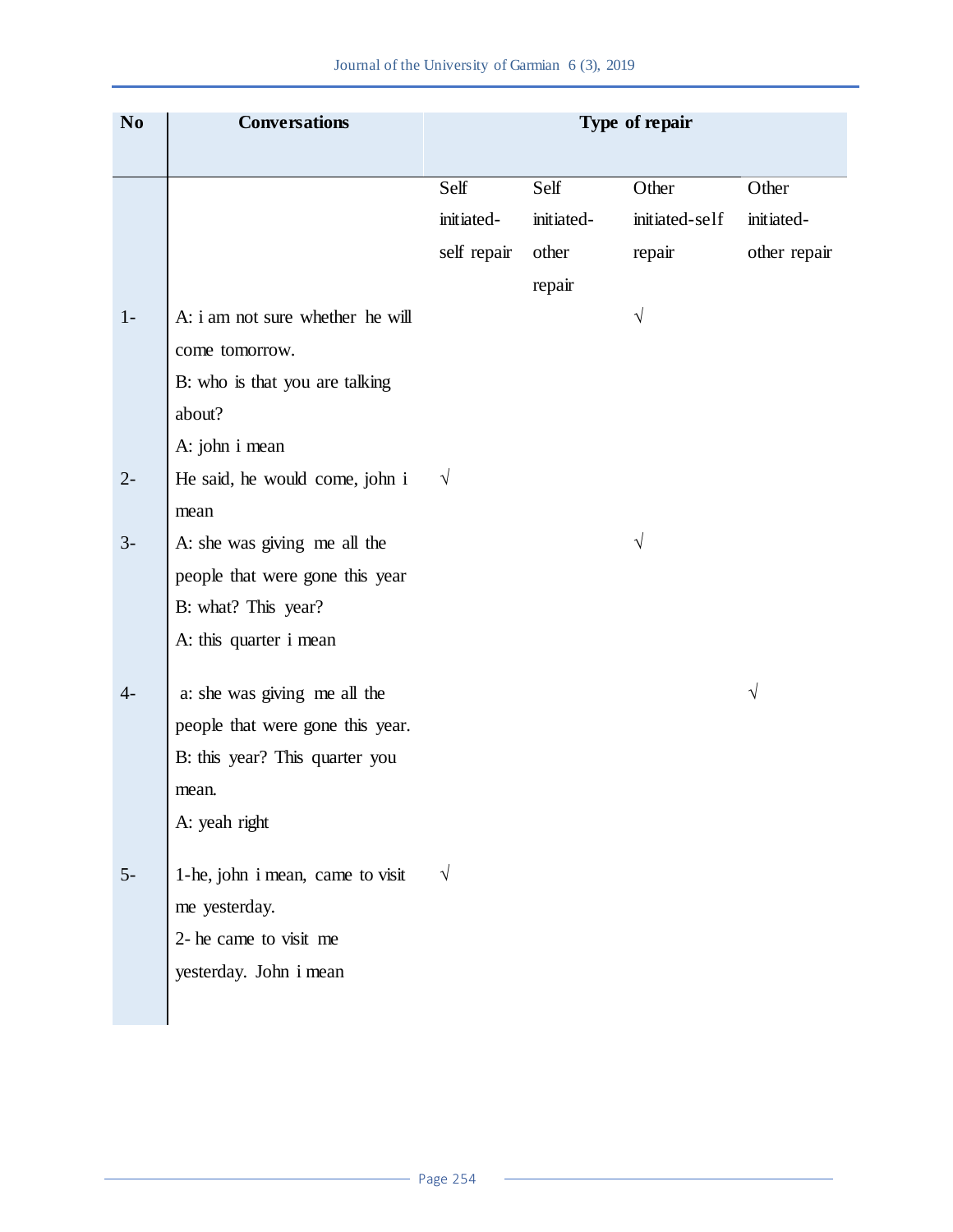Lori: but you know single beds **√**  are awfully thin to sleep on. Sam: what? Lori: single beds./they are. Ellen: you mean narrow? Lori: they are awfully narrow //yeah 6- A: so, i was trying to pick up  $\sqrt{ }$ this chick when…. B: excuse me, i didn't hear that right? A: awfully sorry, i mean, woman… B: pick up? A: awfully sorry, i mean meet…. 7-

| N <sub>0</sub> | <b>Conversations</b>               | Type of repair |              |             |              |
|----------------|------------------------------------|----------------|--------------|-------------|--------------|
|                |                                    | Self           | Self         | Other       | Other        |
|                |                                    | initiated-     | initiated-   | initiated-  | initiated-   |
|                |                                    | self repair    | other repair | self repair | other repair |
| $8-$           | A: the first time they stopped     |                |              | V           |              |
|                | me from selling cigarettes was     |                |              |             |              |
|                | this morning                       |                |              |             |              |
|                | B: from <i>selling</i> cigarettes? |                |              |             |              |
|                | A: from buying cigarettes.         |                |              |             |              |
| $9-$           | $A:$ he had this uh mistuh w-      |                | V            |             |              |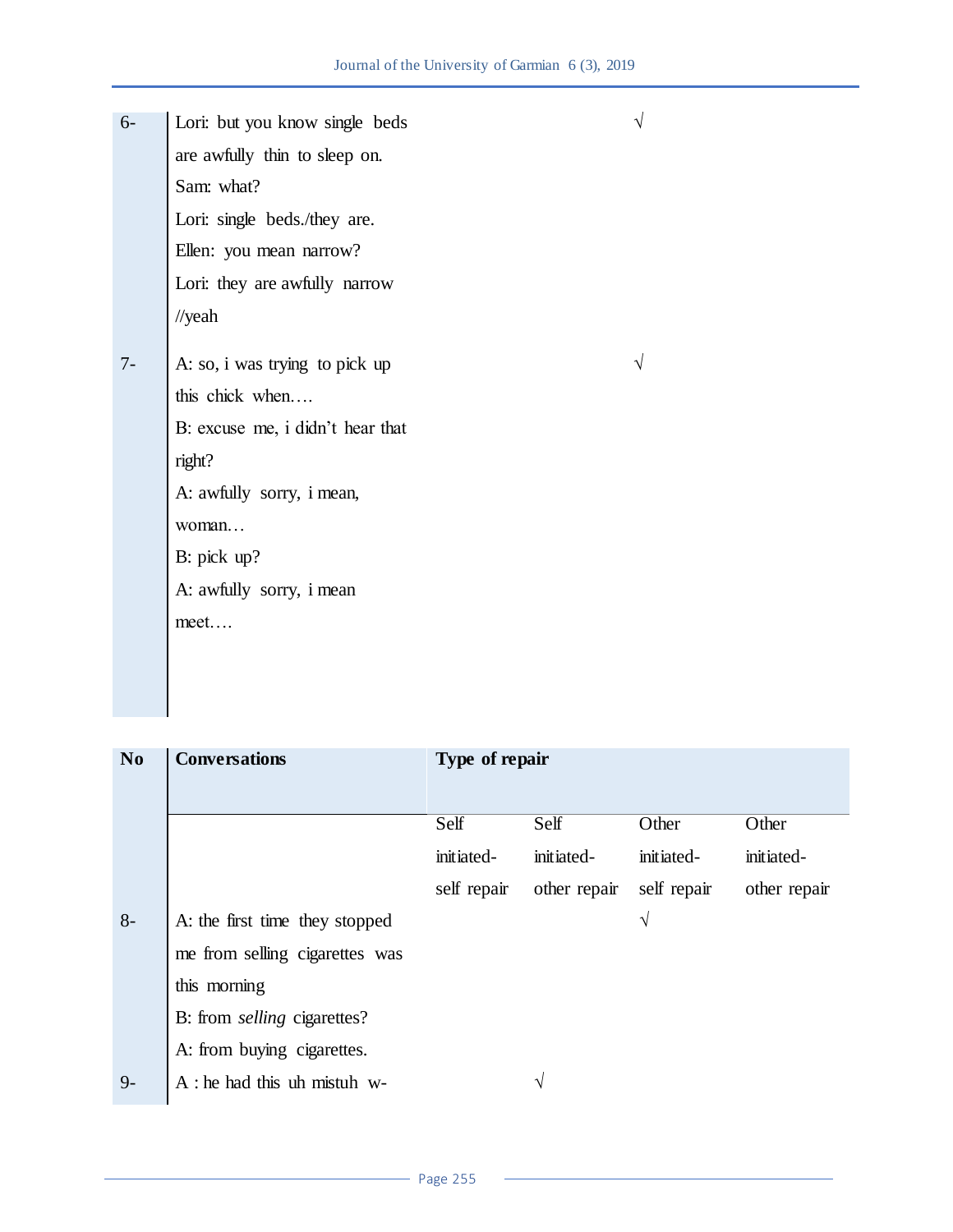|                | whatever $k - i can't think of his$ |                |  |
|----------------|-------------------------------------|----------------|--|
|                | name,                               |                |  |
|                | Watts on, the one that wrote        |                |  |
|                | [that] piece,                       |                |  |
|                | B: [dan watts]                      |                |  |
| $10-$          | Joy: kerry is no good. She is       |                |  |
|                | having a fight with sally.          |                |  |
|                | Harry: you mean sarah, don't        |                |  |
|                | you? Those two are always           |                |  |
|                | fighting.                           |                |  |
| $11-$          | debby: have you been to cuomo       |                |  |
|                | yet?                                |                |  |
|                | Dan: you mean como                  |                |  |
| $12 -$         | Debby: have you been to cuomo       | $\sqrt{}$      |  |
|                | yet? I mean como i always           |                |  |
|                | confuse it with that guy in new     |                |  |
|                | york                                |                |  |
| $13 -$         | hanna: and he is going to make      | $\sqrt{ }$     |  |
|                | his own painting.                   |                |  |
|                | Bea: mm hm.                         |                |  |
|                | Hanna: and-or i mean his own        |                |  |
|                | frame                               |                |  |
|                | Bea: yeah                           |                |  |
| $14-$          | A: i read an interesting story      | $\sqrt{ }$     |  |
|                | today.                              |                |  |
|                | B :uhm, what is that?               |                |  |
|                | A: well not today may be            |                |  |
|                | tomorrow.                           |                |  |
|                |                                     |                |  |
| N <sub>0</sub> | <b>Conversations</b>                | Type of repair |  |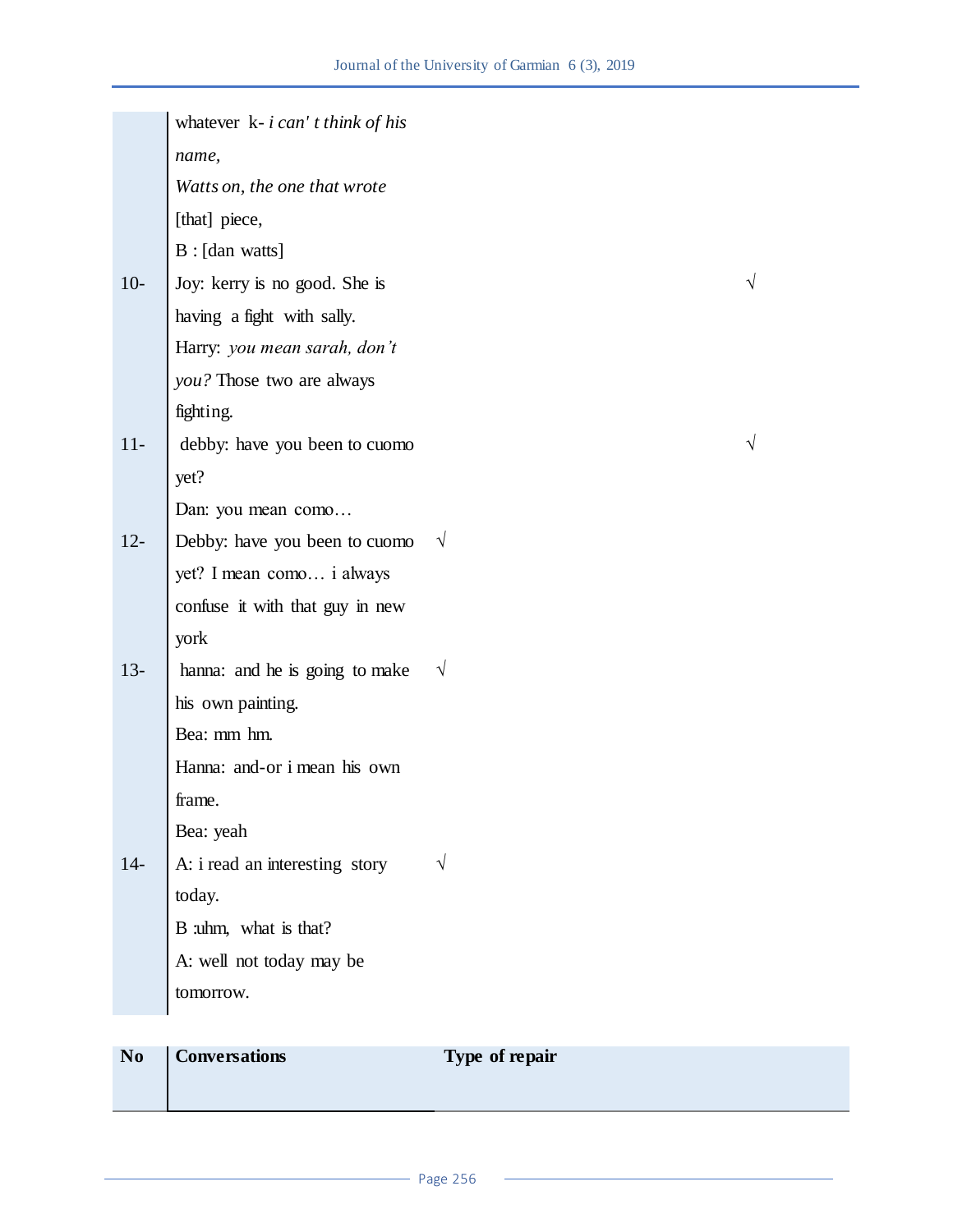|        |                                    | Self       | Self       | Other          | Other        |
|--------|------------------------------------|------------|------------|----------------|--------------|
|        |                                    | initiated- | initiated- | initiated-self | initiated-   |
|        |                                    | self       | other      | repair         | other repair |
|        |                                    | repair     | repair     |                |              |
| $15-$  | Annie: which ones of them are      | $\sqrt{}$  |            |                |              |
|        | closed and which ones are open?    |            |            |                |              |
|        | Zebrach: Most of them, this, this  |            |            |                |              |
|        | , this (pointing)                  |            |            |                |              |
|        | Annie: oh I don't mean on          |            |            |                |              |
|        | shelters I mean on roads.          |            |            |                |              |
| $16-$  | Nan: she was giving me all the     | $\sqrt{}$  |            |                |              |
|        | people that were gone this year I  |            |            |                |              |
|        | mean this quarter you know.        |            |            |                |              |
|        | Jan: yeah                          |            |            |                |              |
| $17 -$ | A: uh, Helena, Helena, if I go to  |            |            | V              |              |
|        | Taiwan, which place can I visit    |            |            |                |              |
|        | Taiwan Helena?                     |            |            |                |              |
|        | Helena: I beg your pardon me, I    |            |            |                |              |
|        | didn't catch you                   |            |            |                |              |
|        | A: I go to Taiwan, uh, uh what     |            |            |                |              |
|        | place can I visit?                 |            |            |                |              |
|        | Helena: Oh, you mean,              |            |            |                |              |
|        | sightseeing?                       |            |            |                |              |
|        | A: Uh, what landmarks what         |            |            |                |              |
|        | landmarks  can I visit in          |            |            |                |              |
|        | Taiwan.                            |            |            |                |              |
| $18-$  | Moo-soon I'm sorry, you are        |            |            |                | V            |
|        | what? You are /wik/                |            |            |                |              |
|        | Junko: Not /wik/, but weak.        |            |            |                |              |
| $19-$  | A: E likes that waider over there. |            |            |                |              |
|        | B: waiter?                         |            |            |                |              |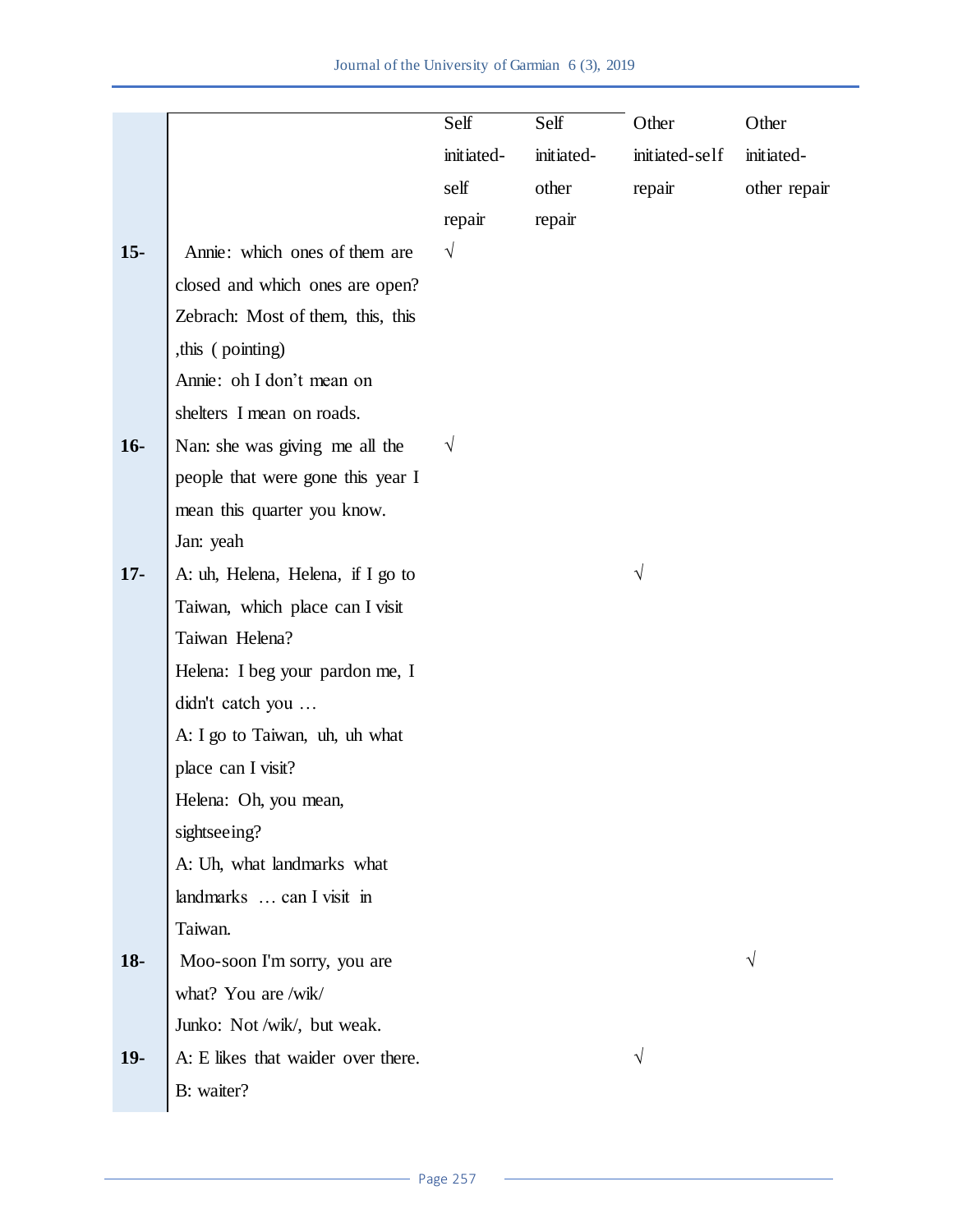A: waitress, sorry.

A: When do you want this book  $\sqrt{}$ back? B: Tuesday night - I mean Wednesday night at the meeting. **20-** A: look, i know people like that.  $\sqrt{ }$ B: like what? A: people who don't trust anyone, who don't care about anything, they just go after money. B: oh. 21-

| N <sub>o</sub> | Conversations                | Type of repair |              |             |              |
|----------------|------------------------------|----------------|--------------|-------------|--------------|
|                |                              | Self           | Self         | Other       | Other        |
|                |                              | initiated-     | initiated-   | initiated-  | initiated-   |
|                |                              | self repair    | other repair | self repair | other repair |
| $22 -$         | I talked to mr. Weinap -     |                | $\sqrt{ }$   |             |              |
|                | what's his name?             |                |              |             |              |
|                | B: weinapple.                |                |              |             |              |
| $23 -$         | A: you and i must make a     |                |              | V           |              |
|                | pack, we must bring          |                |              |             |              |
|                | starvation                   |                |              |             |              |
|                | B: starva: tion              |                |              |             |              |
|                | C: starva: tion, boy it's    |                |              |             |              |
|                | sal/ /vation.                |                |              |             |              |
|                | A: salvation.                |                |              |             |              |
| $24 -$         | She: it seems like later. I  | $\sqrt{}$      |              |             |              |
|                | guess it's because it starts |                |              |             |              |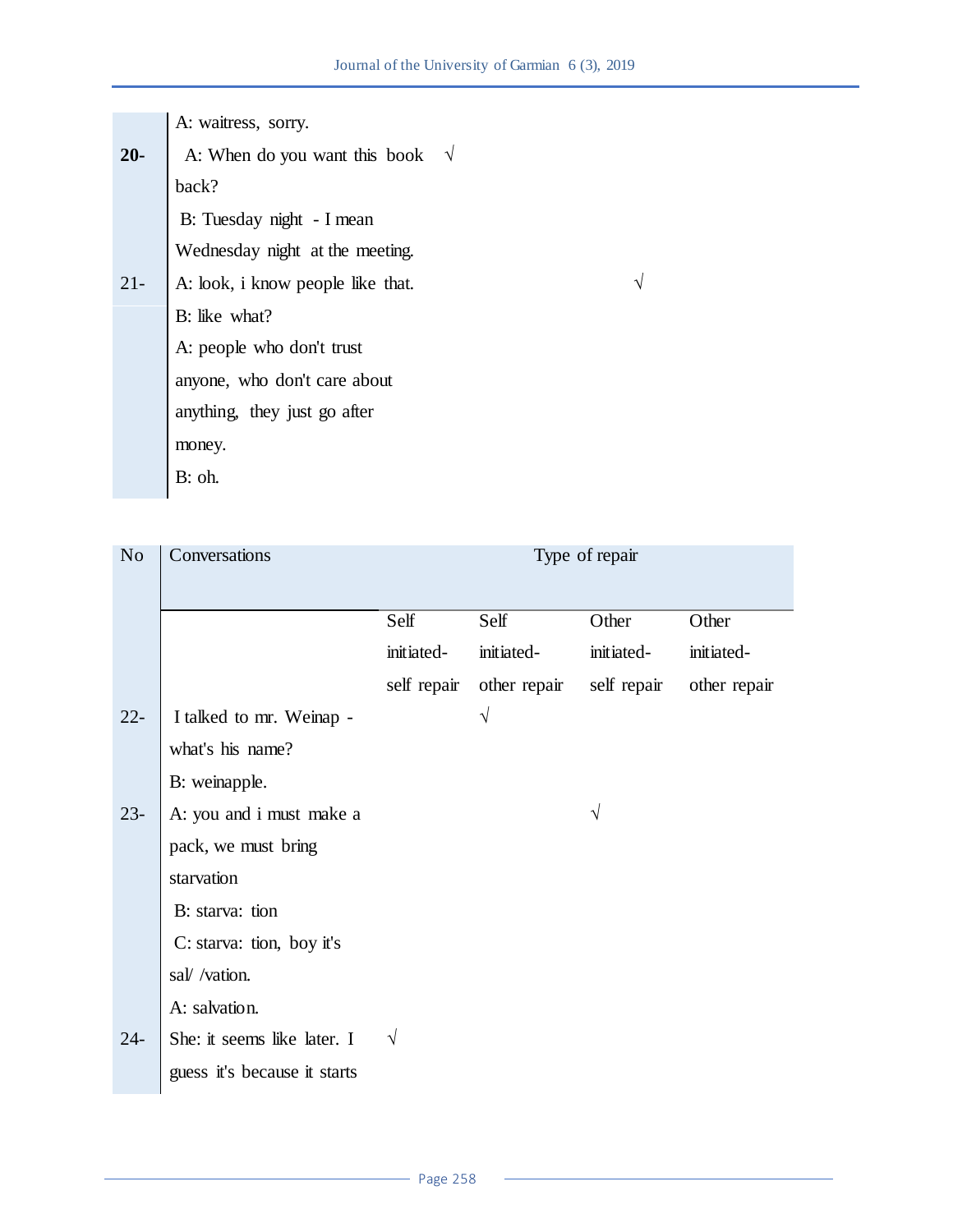|        | getting dark so early.      |           |  |
|--------|-----------------------------|-----------|--|
|        | He: it does, at that. The   |           |  |
|        | nights are getting to be    |           |  |
|        | pretty long from now on. I  |           |  |
|        | mean. I mean-well, it       |           |  |
|        | starts getting dark early.  |           |  |
| $25 -$ | A: i am home by one ten.    | $\sqrt{}$ |  |
|        | B: one ten?                 |           |  |
|        | A: two o'clock, my class    |           |  |
|        | ends one ten                |           |  |
| $26 -$ | A: i need now some er       | $\sqrt{}$ |  |
|        | card.                       |           |  |
|        | B: credit book?             |           |  |
|        | A: yes.                     |           |  |
| $27 -$ | B: baker job is that good   |           |  |
|        | or no?                      |           |  |
|        | A: baker job?               |           |  |
|        | B: yeah                     |           |  |
|        | A: yeah bake bread, is that |           |  |
|        | what you mean?              |           |  |
|        | B: mh: baker in: it's at    |           |  |
|        | hasle.                      |           |  |
| $28 -$ | Joe: have the papers        |           |  |
|        | arrived yet?                |           |  |
|        | Mary: uh- no nothing's      |           |  |
|        | come down from admin so     |           |  |
|        | far.                        |           |  |
|        | Joe: oh no have the         |           |  |
|        | papers arrived yet?         |           |  |
|        | Mary: oh you mean the       |           |  |
|        | newspapers?                 |           |  |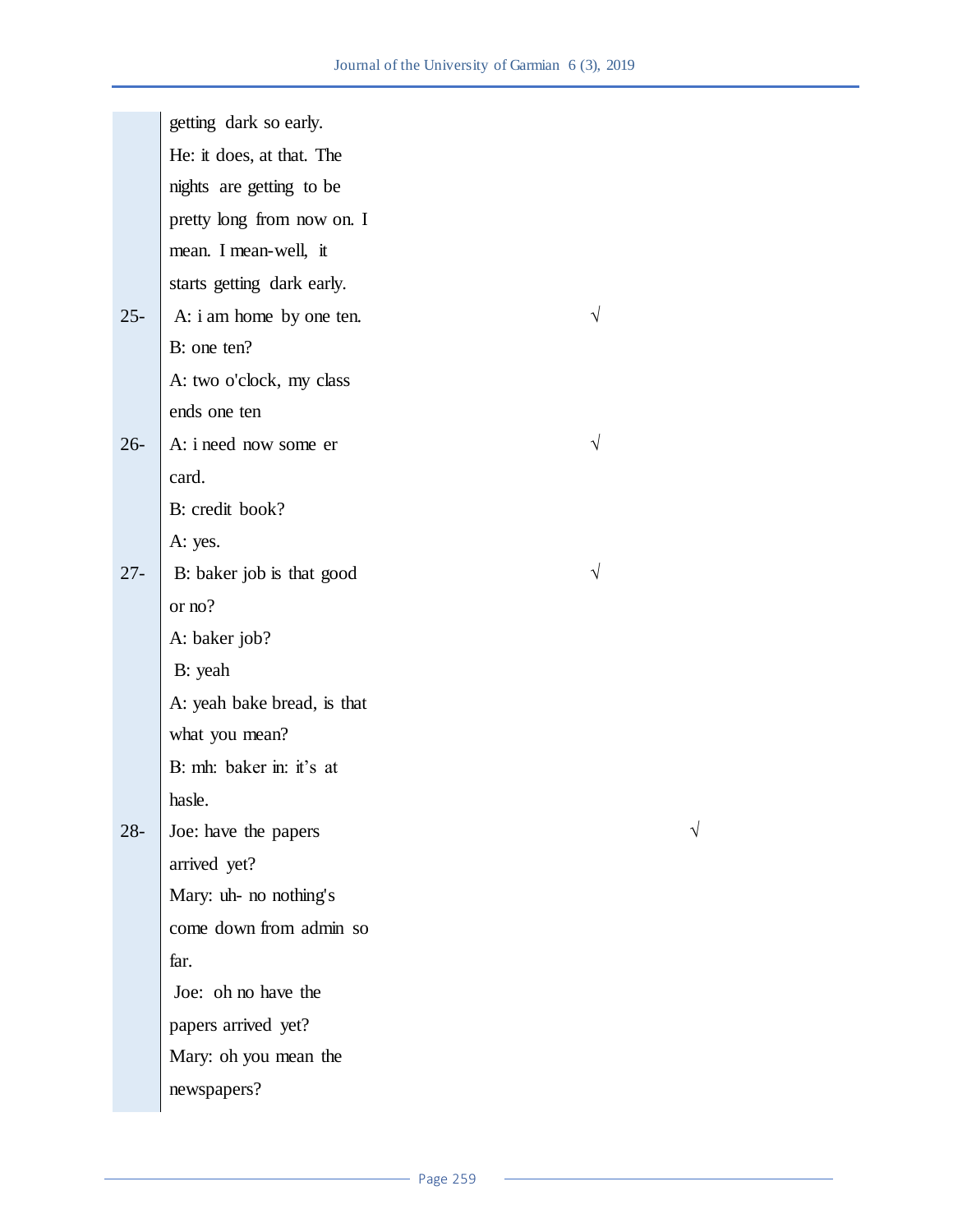|                | Joe: yeah.                  |                    |            |
|----------------|-----------------------------|--------------------|------------|
| N <sub>O</sub> | types of repair             | <b>Occurrences</b> | Percentage |
| $1 -$          | Self Initiated- Self Repair | 10                 | 33%        |
| $2 -$          | Self Initiated-Other Repair | 2                  | 7%         |
| $3-$           | Other Initiated-Self Repair | 12                 | 40%        |

| N <sub>o</sub> | Conversations             | Type of repair |              |             |              |
|----------------|---------------------------|----------------|--------------|-------------|--------------|
|                |                           | Self           | Self         | Other       | Other        |
|                |                           | initiated-     | initiated-   | initiated-  | initiated-   |
|                |                           | self repair    | other repair | self repair | other repair |
| $29-$          | His major was IT, I mean  | $\sqrt{ }$     |              |             |              |
|                | Information Technology    |                |              |             |              |
| $30-$          | A: he is psychiatrist and |                |              |             | V            |
|                | expert in language        |                |              |             |              |
|                | B: mean in both fields of |                |              |             |              |
|                | psychology and language?  |                |              |             |              |
|                | a: exactly                |                |              |             |              |
|                | B: should say             |                |              |             |              |
|                | psycholinguist.           |                |              |             |              |
|                |                           |                |              |             |              |